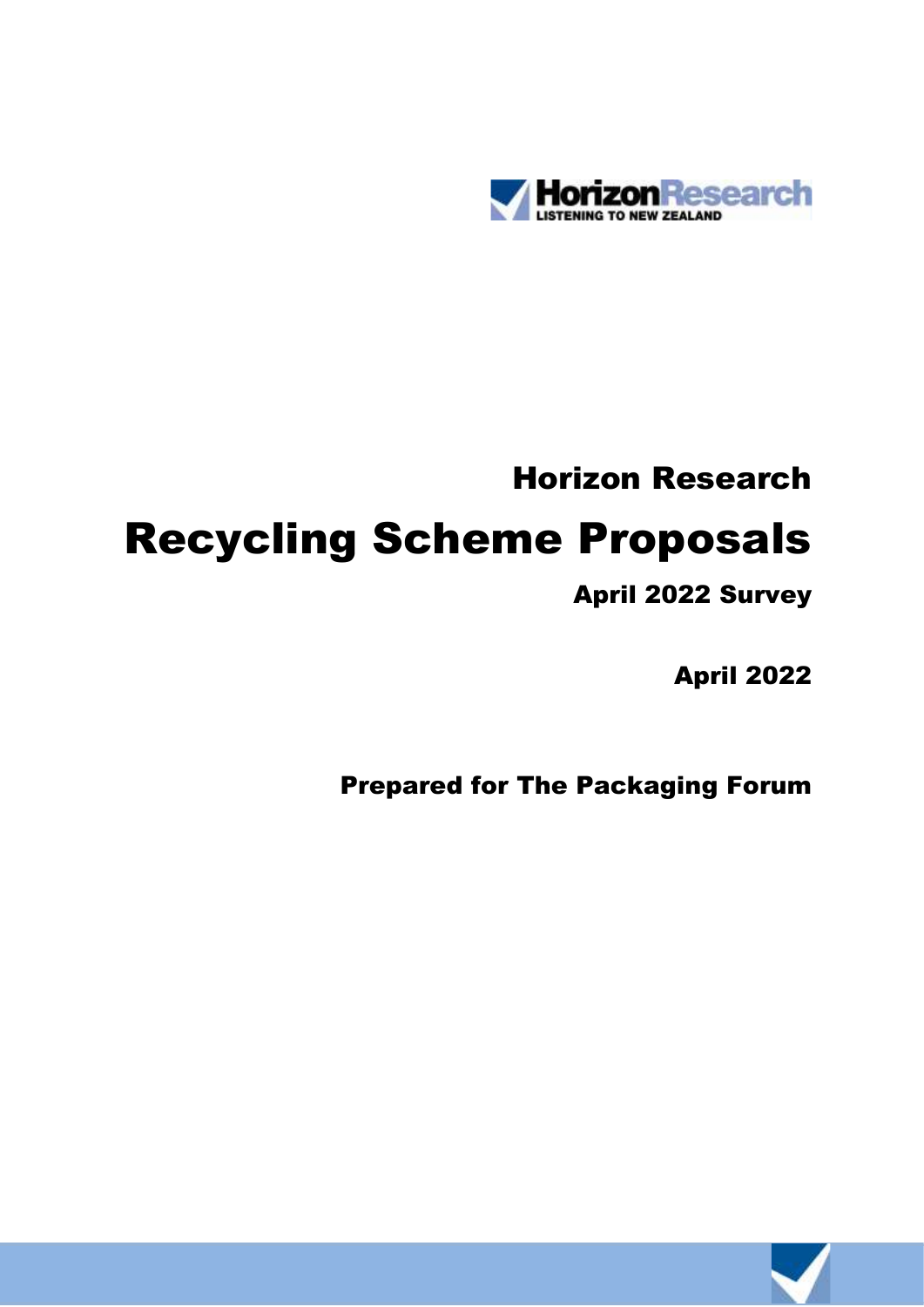

## **Contents**

| 1.  |                                                                             |  |
|-----|-----------------------------------------------------------------------------|--|
| 2.  |                                                                             |  |
| 3.  |                                                                             |  |
| 4.  |                                                                             |  |
| 5.  |                                                                             |  |
| 6.  |                                                                             |  |
| 7.  |                                                                             |  |
| 8.  | How far will people travel to drop off beverage containers for a refund? 15 |  |
| 9.  |                                                                             |  |
| 10. |                                                                             |  |
|     |                                                                             |  |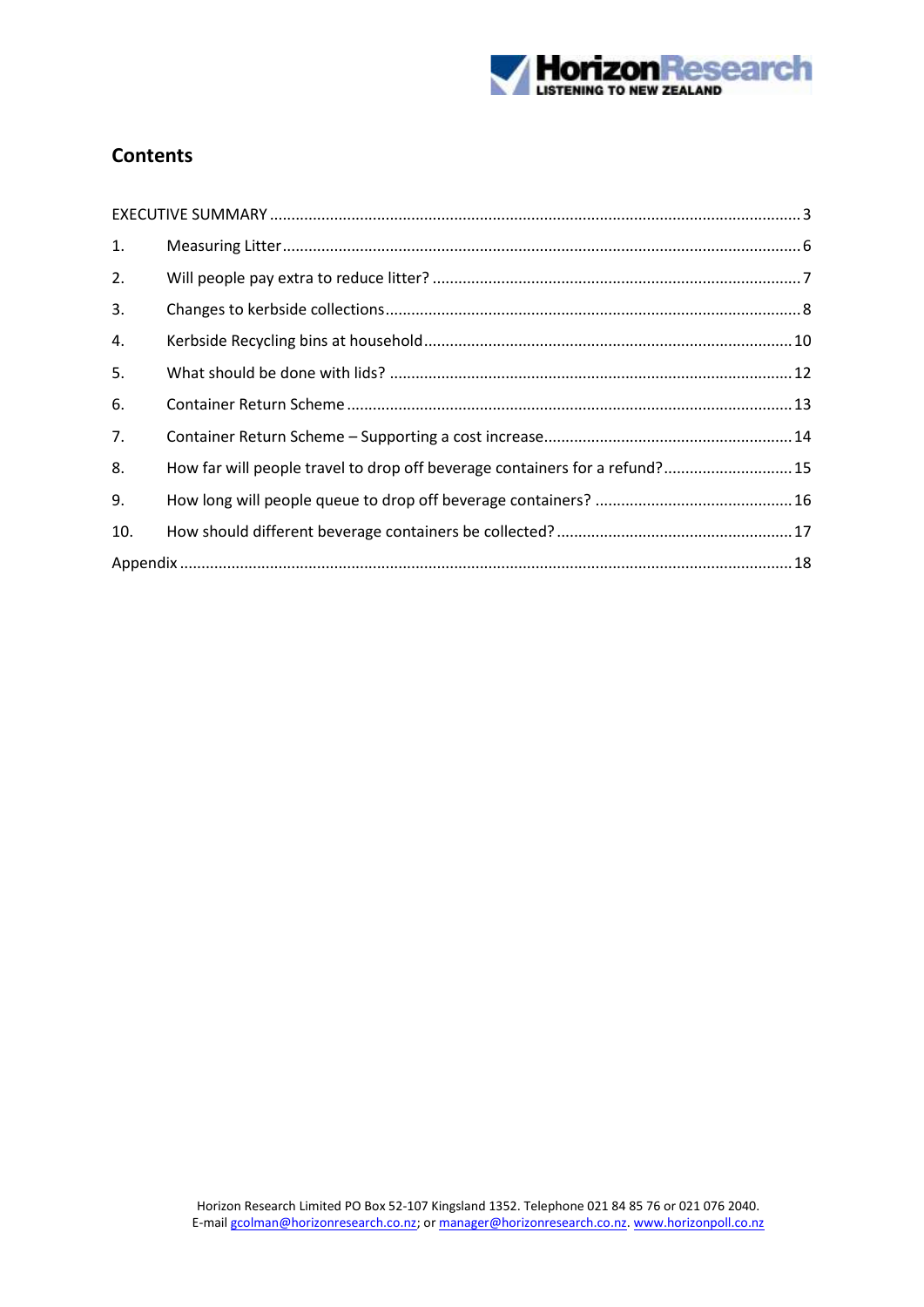

## <span id="page-2-0"></span>**EXECUTIVE SUMMARY**

This report gives the results of a survey on proposed Government recycling policies for The Packaging Forum.

Conducted online between April 7 and 18 2022, the survey has 984 respondents aged 18+. The sample was weighted to represent the New Zealand adult population at the most recent census.

The survey has an overall margin of error of  $\pm$  3.1%.

## **Background**

In March 2022, the Government announced it was consulting on:

- Improved kerbside recycling so New Zealanders can recycle the same materials all around the country and have access to a food scraps bin at kerbside.
- A scheme that incentivises people to return their empty drink containers for recycling, excluding white dairy milk and cream containers.
- Separation of businesses' food scraps from general waste to reduce greenhouse gasses and put the scraps to positive uses.

#### **SUMMARY OF FINDINGS**

#### **Container Return Scheme**

The Government is consulting on a Container Return Scheme which it expects will encourage people to return beverage containers (excluding for recycling or refilling in exchange for a refundable deposit.

The survey finds support for the idea of a scheme is high, but this falls dramatically when its costs per 24-pack of drinks is known. A quarter of adults are not prepared to travel to a container recycling depot and **44%** will not queue at one for any length of time.

• **71%** of people support the scheme. This equates to around **2,815,200** people aged 18+. **36%** oppose, **15%** are neutral and **6%** don't know.

The highest level of support is among couples without children at home and 18-24 year-olds and those aged 55+. The lowest level of support at **65%** is among 45-54 year olds.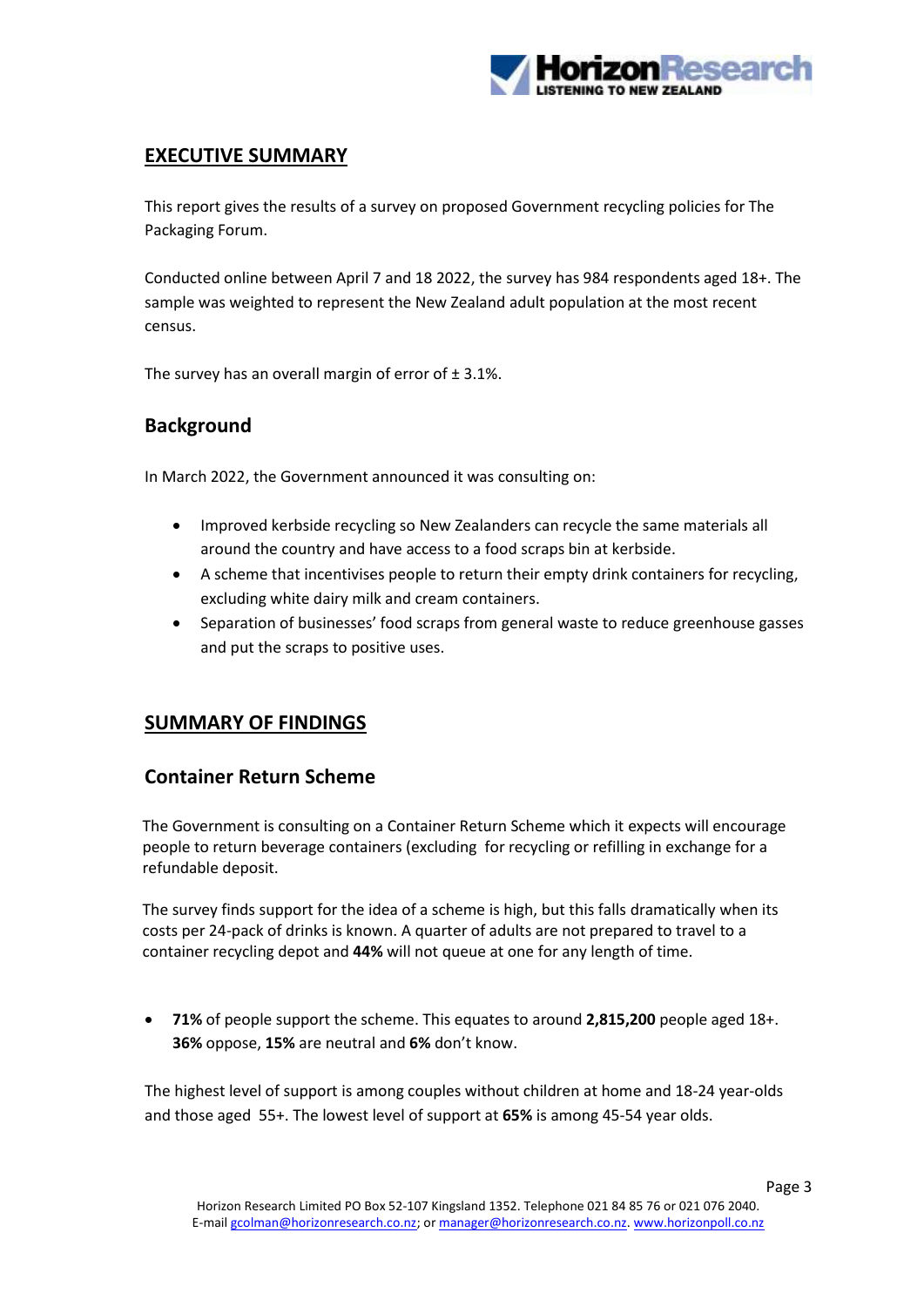

• When presented with detail of possible extra cost, however, overall support falls to **44%** (around **1,736,700** people aged 18+ years) and **36% oppose.**

18-24 year olds and those without children at home continue to support the scheme. There is drop in support among 55-64 year olds, with **33%** saying they would support it with the costs (vs **44%** of all respondents).

• **34%** of people are prepared to travel up to 10 minutes to drop off containers for a refund. **21%** will travel up to 15 minutes. A quarter of adults are not prepared to travel.

Younger people are more prepared to travel, with **24%** saying they would travel up to 20 minutes. People aged 45+ years are the least likely to travel to drop off containers for a refund.

• Queueing is not popular, with 44% saying they would not queue for a container refund. For the people who would queue, 41% are prepared to wait 10 minutes.

Families with children and people aged 75+ years are the least likely to queue.

#### **Measuring Litter**

• **30%** say that litter should be measured in cubic litres. But a quarter also say they "don't know."

Larger households (two parent families with 3 children) have more of a view on how litter should be measured with **47%** saying cubic litres and **6%** saying they "don't know".

#### **Pay extra in rates or taxes**

• 47% say they will not pay extra in rates or taxes to reduce litter by 15%. The people least likely to want to pay extra are aged 45+ years, with 62% of 55-64 year olds saying they will not pay more. Larger households with children are also unwilling to pay extra.

Younger respondents are more willing to pay extra, with **23%** of 18-24 year olds prepared to pay \$50 vs **14%** of all respondents.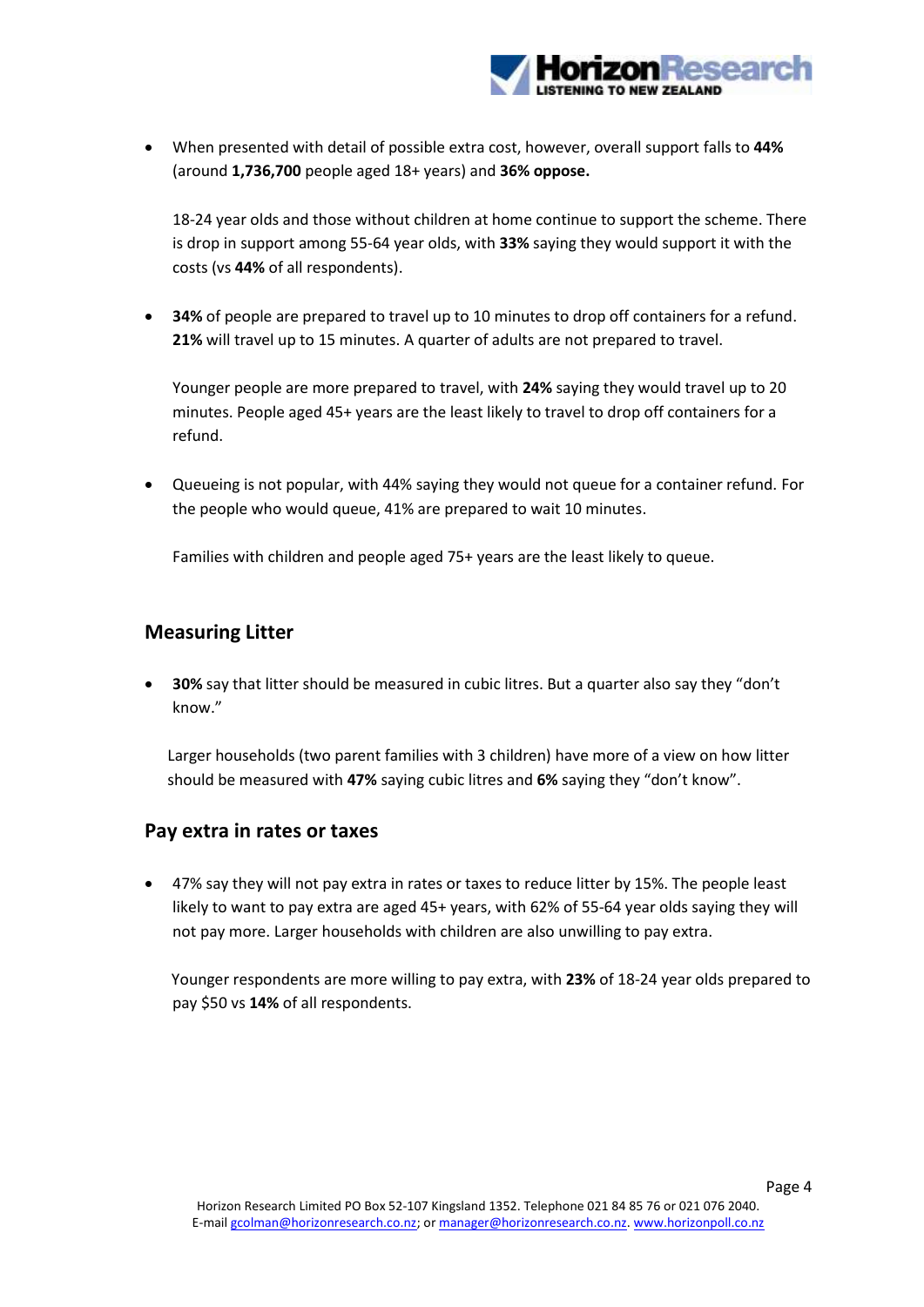

#### **Kerbside collections**

• 26% are okay with the changes to kerbside collections and 26% also want the collections standardised to the "best councils".

Among 18-24 year olds, there is more support with **47%** saying they are ok with it. While **32%** also say they want to continue recycling the amount they currently do.

At **20%,** larger households are the least likely to support the changes and are more likely to want to stick with the amount they currently recycle.

• **52%** of people want the convenience of one mixed recycling bin. The interest in having one bin is particularly high among larger families; 35-54 year olds and people who live in big cities.

Those in regional towns and cities are happy to have several bins for recycling materials.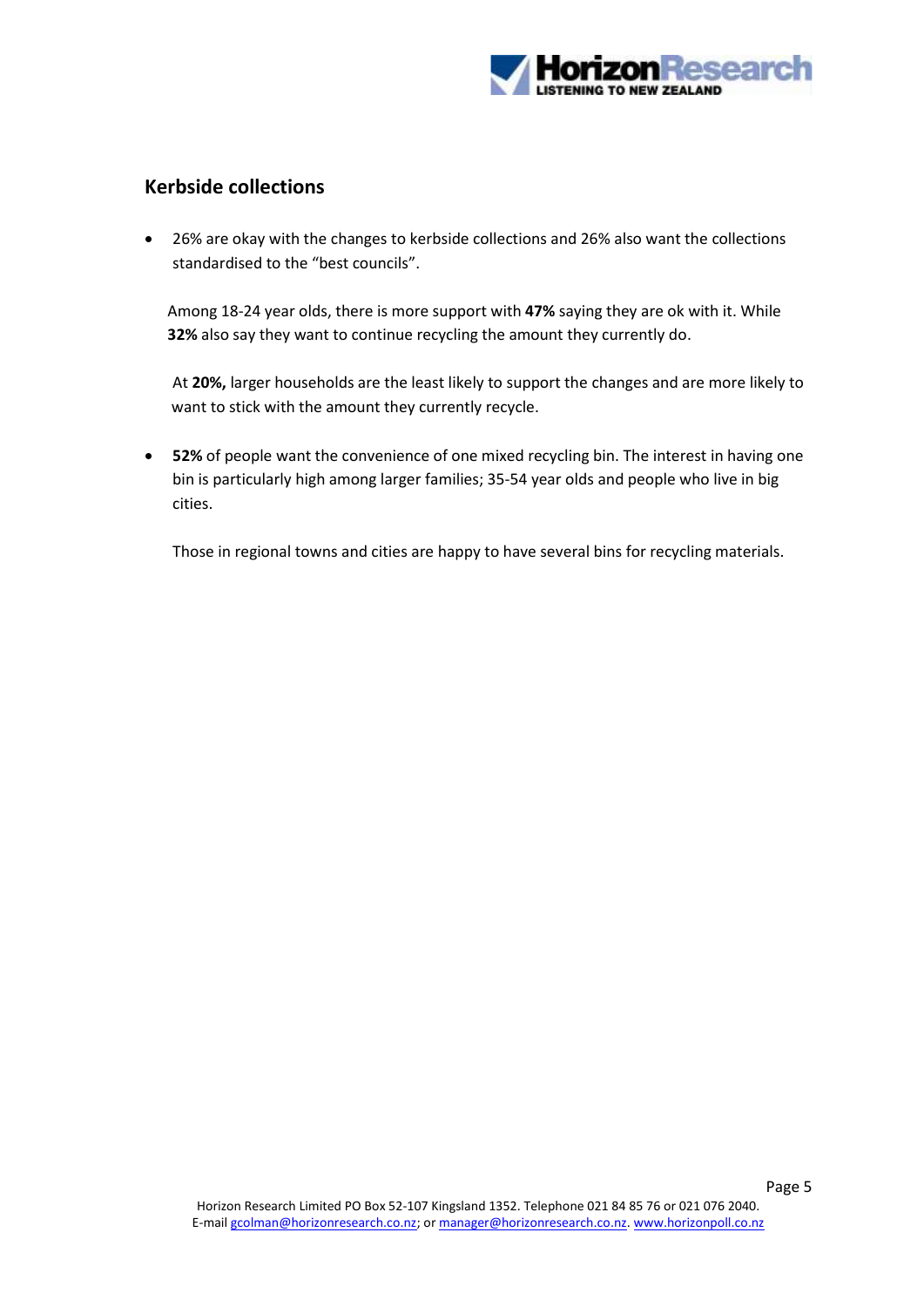

#### **RESULTS**

#### <span id="page-5-0"></span>**1. Measuring Litter**

Litter is measured in different ways and **30%** of respondents say that it should be measured in cubic litres. However, a **quarter (25%)** also say they don't really know how litter should be measured.

There is little difference between cities and more rural areas. At **37%**, people living in rural, but not remote, areas have a higher preference to measure in cubic litres.

|                                                                                                                                                                                        | All<br>respondents                   | Large<br>city                        | Regional<br>City                     | Regional<br>town                     | Rural,<br>but not<br>remote          | Rural<br>and<br>remote                |
|----------------------------------------------------------------------------------------------------------------------------------------------------------------------------------------|--------------------------------------|--------------------------------------|--------------------------------------|--------------------------------------|--------------------------------------|---------------------------------------|
| Number of items of litter<br>Volume of litter in cubic litres<br>Weight of litter in grams<br>Average of number of items,<br>volume and weight<br>None of these<br>I really don't know | 15%<br>30%<br>8%<br>18%<br>4%<br>25% | 15%<br>30%<br>9%<br>17%<br>5%<br>25% | 13%<br>30%<br>9%<br>18%<br>4%<br>25% | 14%<br>28%<br>8%<br>19%<br>5%<br>26% | 16%<br>37%<br>6%<br>16%<br>3%<br>22% | 32%<br>23%<br>0%<br>12%<br>10%<br>22% |
| N (unweighted)                                                                                                                                                                         | 984                                  | 531                                  | 179                                  | 163                                  | 98                                   | $12*$                                 |

*\*Low sample size*

Larger households would prefer measuring in cubic litres - **47%** of two parent families with 3+ children select this as their top preference and only **6%** say they "Don't know" versus **25%** for all respondents.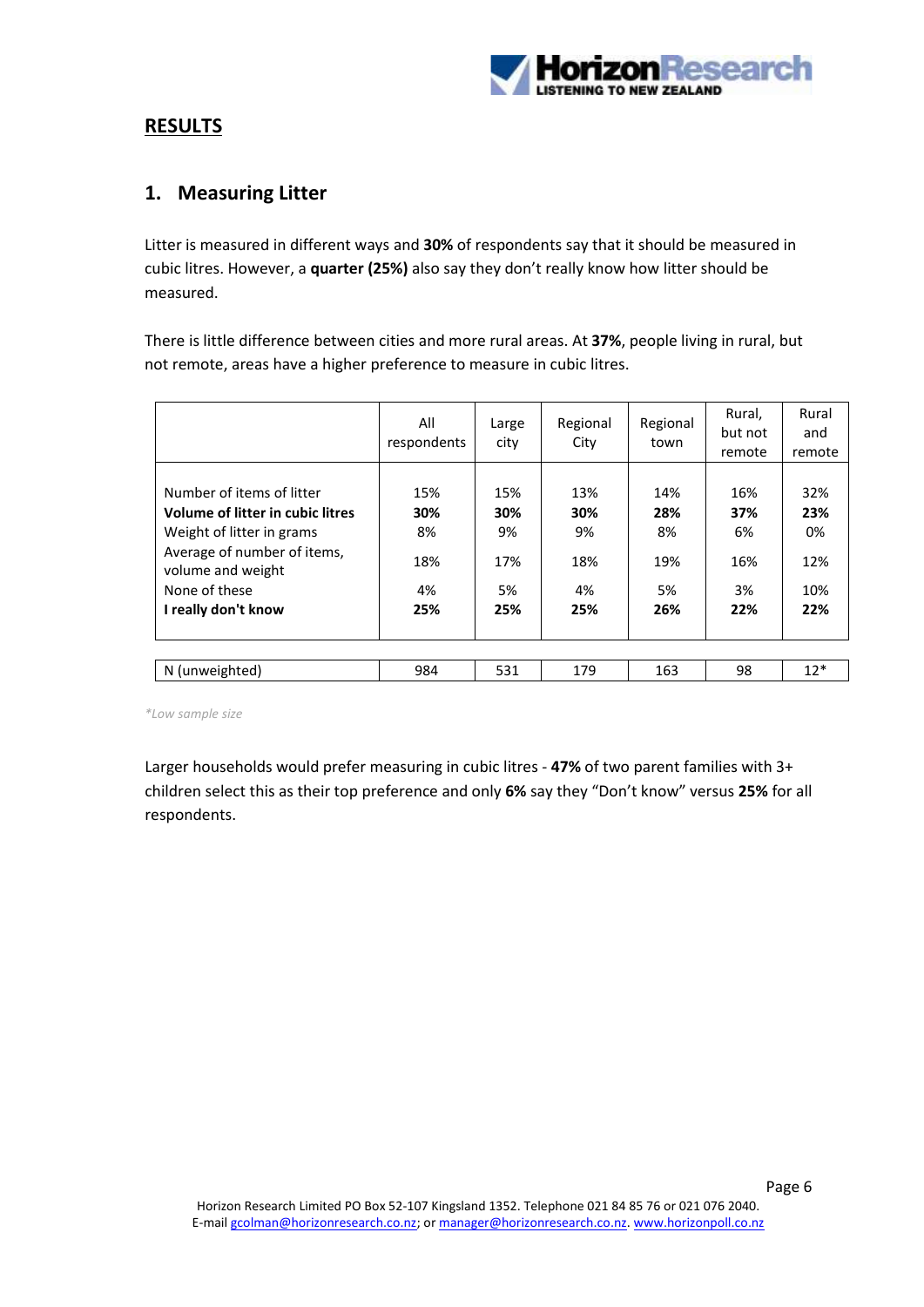

## <span id="page-6-0"></span>**2. Will people pay extra to reduce litter?**

**47%** say they are not prepared to pay any extra in rates or taxes to reduce litter by 15%. The majority who are not prepared to pay extra are aged 45+ years, with **62%** of 55-64 year olds saying they would not pay any more.

Younger people are happier to pay extra, especially 18-24 year olds:

- **23%** are happy to pay extra \$50,
- **13%** an extra \$75, and
- **16%** say they would pay an extra \$100.

25-34 year olds are also prepared to pay extra, with **20%** saying they would pay \$50. Although lower than older age groups, **38%** are not prepared to pay any extra.

|                              | All         | 18-24 | 25-34 | $35 - 44$ | 45-54 | 55-64 | 65-74 | 75        |
|------------------------------|-------------|-------|-------|-----------|-------|-------|-------|-----------|
|                              | respondents | vears | vears | years     | vears | vears | vears | $years +$ |
|                              |             |       |       |           |       |       |       |           |
| \$25                         | 20%         | 19%   | 14%   | 20%       | 25%   | 16%   | 19%   | 25%       |
| \$50                         | 14%         | 23%   | 20%   | 15%       | 9%    | 10%   | 12%   | 16%       |
| \$75                         | 5%          | 13%   | 8%    | 6%        | 3%    | 1%    | 3%    | 3%        |
| \$100                        | 9%          | 16%   | 8%    | 11%       | 8%    | 6%    | 7%    | 6%        |
| \$150 or more                | 5%          | 6%    | 12%   | 3%        | 6%    | 4%    | 4%    | 1%        |
| Not prepared<br>to pay extra | 47%         | 24%   | 38%   | 46%       | 51%   | 62%   | 55%   | 50%       |
|                              |             |       |       |           |       |       |       |           |
|                              |             |       |       |           |       |       |       |           |
| N<br>(unweighted)            | 978         | 107   | 147   | 111       | 200   | 123   | 155   | 135       |

Household size has an influence on whether people are prepared to not pay extra to reduce litter:

- **46%** of two parent families with 1-2 children, and
- **45%** of two parent families with 3+ children are not prepared to pay extra in rates or taxes to reduce litter.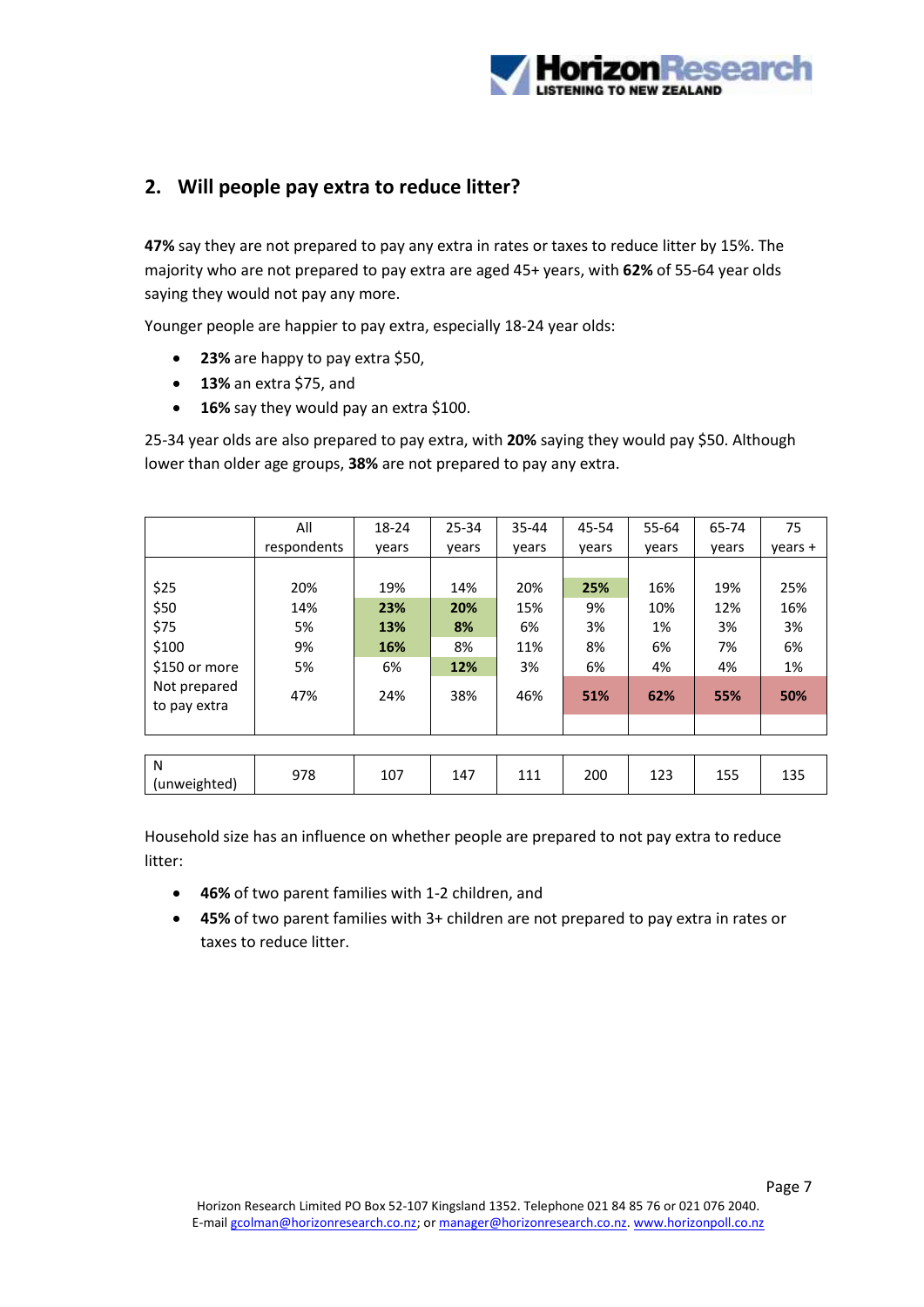

## <span id="page-7-0"></span>**3. Changes to kerbside collections**

The government is proposing changes to kerbside collections so that everyone in the country can recycle the same materials. **26%** say they are ok with the proposed changes and **26%** also saying that we should be standardising up to what the best councils are doing.

A quarter of respondents want to increase what they can recycle.



#### *All respondents = 976*

Younger age groups (18-34 year olds) say with the changes they still want to be able to recycle all the materials they currently recycle. Whereas **35%** of 35-54 year olds indicate that they would like to increase what they can recycle – this is significantly higher than **25%** of all respondents who would like to increase what they can recycle.

Older respondents believe that we should standardise recycling to what the "best councils" are doing.

Larger households are least likely to support the proposed changes, with **20%** saying they support it. These households are more likely to want to either stick with what they currently recycle or say they want to increase what they can recycle.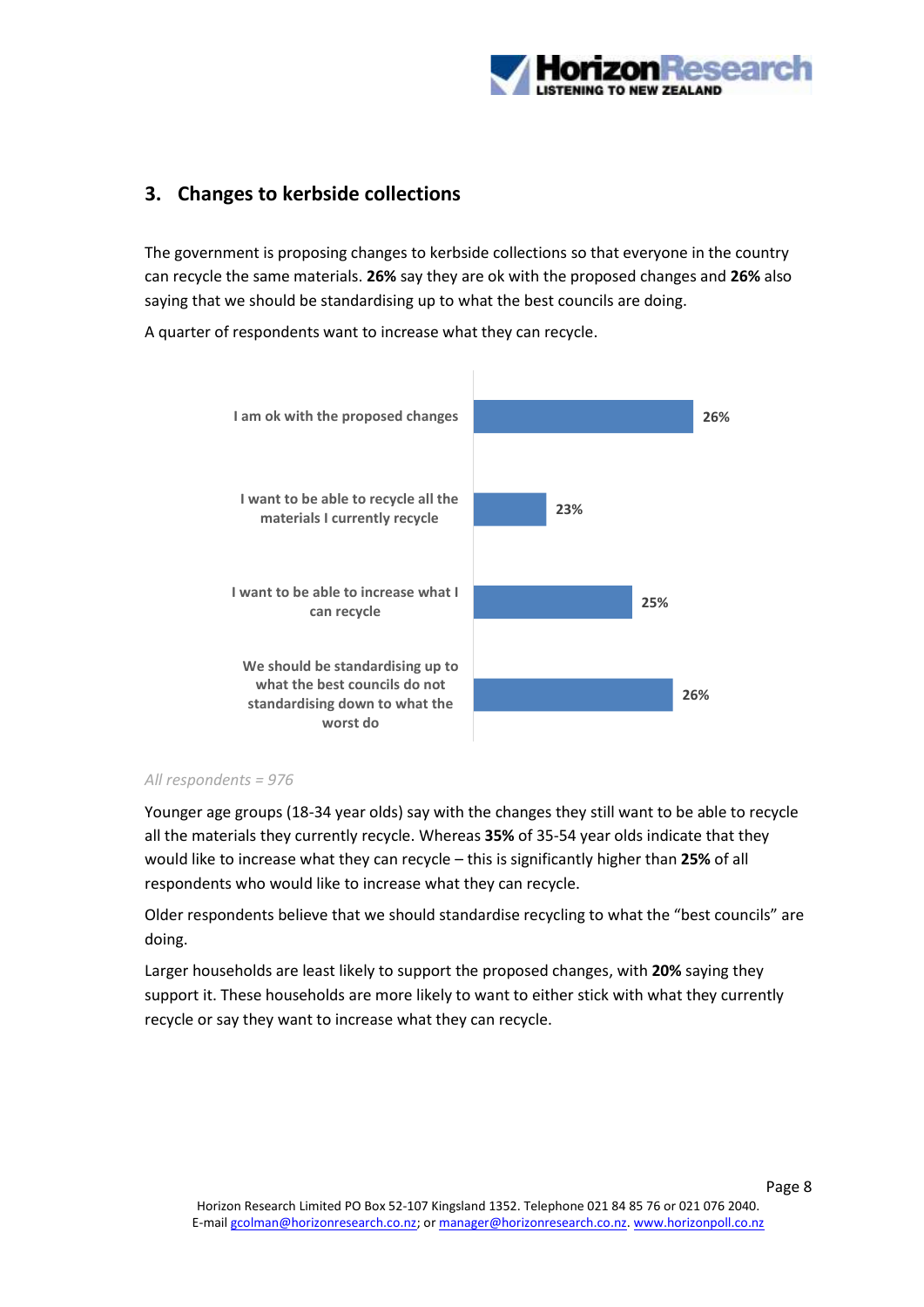

|                                   | I am ok with the proposed changes              | We should be standardising up to what the<br>best councils do not standardising down to<br>what the worst do |          |  |  |  |
|-----------------------------------|------------------------------------------------|--------------------------------------------------------------------------------------------------------------|----------|--|--|--|
| 18-24 years                       | 47% î                                          | 55-64 years                                                                                                  | 30%      |  |  |  |
| $25-34$ years                     | 31%                                            | 65-74 years                                                                                                  | 32%      |  |  |  |
| Regional cities                   | 21%                                            | 75+ years                                                                                                    | 34%      |  |  |  |
| Two parent family,<br>3+ children | 20%                                            | Regional towns                                                                                               | 32%      |  |  |  |
|                                   |                                                |                                                                                                              |          |  |  |  |
|                                   | Want to be able to recycle all the materials I | I want to be able to increase what I can                                                                     |          |  |  |  |
|                                   | currently recycle                              | recycle                                                                                                      |          |  |  |  |
| 18-24 years                       | 32%                                            | 35-44 years                                                                                                  | $35\%$ 1 |  |  |  |
| $25-34$ years                     | 27%                                            | 45-54 years                                                                                                  | 29%      |  |  |  |
| Regional cities                   | 27%                                            | Regional cities                                                                                              | 30%      |  |  |  |
| Regional towns                    | 15%                                            | Two parent family,<br>3+ children                                                                            | 31%      |  |  |  |
| Two parent family,<br>3+ children | 37%                                            |                                                                                                              |          |  |  |  |

↑ *= significantly higher than "all respondents"*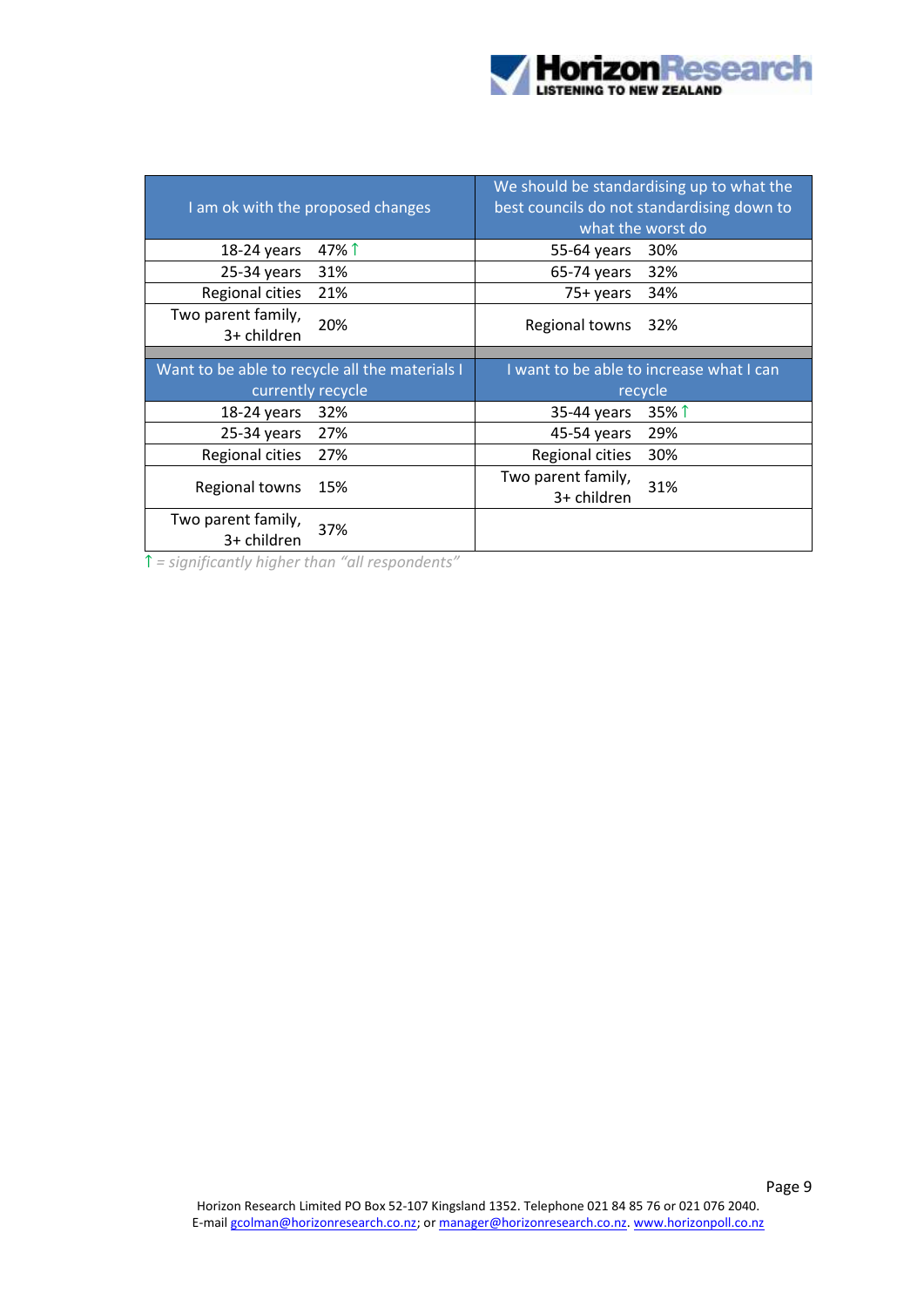

## <span id="page-9-0"></span>**4. Kerbside Recycling bins at household**

Just over half **(52%)** of respondents would like one mixed recycling bin taking all recycling materials. Half say they would also be happy with glass container bins. Other bin options start to become less popular, with **21%** saying they would be happy to have a food waste bin.

A food and garden waste bin would be more popular, with **27%** saying they would prefer it combined.

Although there is low interest overall for a food waste bin, it is a popular option among 35-44 year olds **(30%)** and 25-34 year olds **(32%).**



#### *All respondents = 983*

The interest in one recycling bin for all materials is higher among 35-54 year olds **(67%)** and larger families **(60%).**

**57%** of residents in larger cities would prefer one recycling bin. Rating second is **40%** saying they would be happy with a glass container bin. This is significantly lower than the **50%** of all respondents.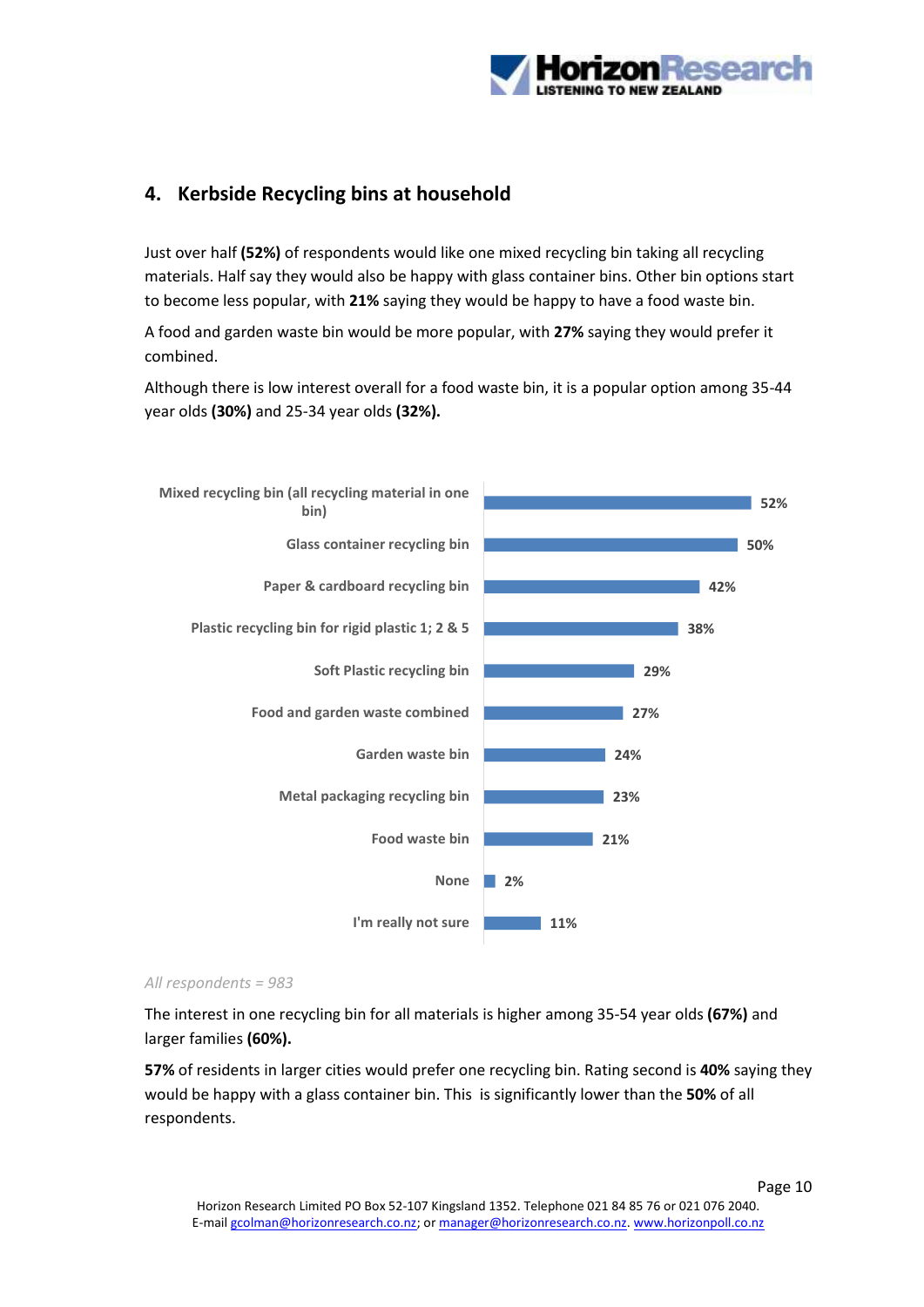

In Regional cities and towns people are happy to have more than one recycling bin and are less likely than people in big cities to want one bin for all recycling material.

|                                                               | All<br>respondents | Large<br>city | Regional<br>City | Regional<br>town | Rural,<br>but not<br>remote | Rural<br>and<br>remote |
|---------------------------------------------------------------|--------------------|---------------|------------------|------------------|-----------------------------|------------------------|
|                                                               |                    |               |                  |                  |                             |                        |
| Mixed recycling bin (all<br>recycling material in<br>one bin) | 52%                | 57%           | 45%              | 51%              | 45%                         | 36%                    |
| Plastic recycling bin for<br>rigid plastic 1; 2 & 5           | 38%                | 31%           | 42%              | 50%              | 47%                         | 47%                    |
| Paper & cardboard<br>recycling bin                            | 42%                | 35%           | 48%              | 52%              | 54%                         | 45%                    |
| Glass container<br>recycling bin                              | 50%                | 40%           | 56%              | 66%              | 64%                         | 57%                    |
| Metal packaging<br>recycling bin                              | 23%                | 17%           | 28%              | 27%              | 40%                         | 40%                    |
| Food waste bin                                                | 21%                | 24%           | 18%              | 19%              | 19%                         | 12%                    |
| Garden waste bin                                              | 24%                | 23%           | 26%              | 28%              | 20%                         | 17%                    |
| Food and garden waste<br>combined                             | 27%                | 28%           | 23%              | 31%              | 23%                         | 29%                    |
| Soft Plastic recycling<br>bin                                 | 29%                | 24%           | 29%              | 38%              | 44%                         | 31%                    |
| None                                                          | 2%                 | 1%            | 1%               | 4%               | 7%                          | 10%                    |
| I'm really not sure                                           | 11%                | 14%           | 10%              | 5%               | 5%                          | 33%                    |
|                                                               |                    |               |                  |                  |                             |                        |
| N (unweighted)                                                | 983                | 532           | 179              | 162              | 97                          | $12*$                  |

*\*Low sample size*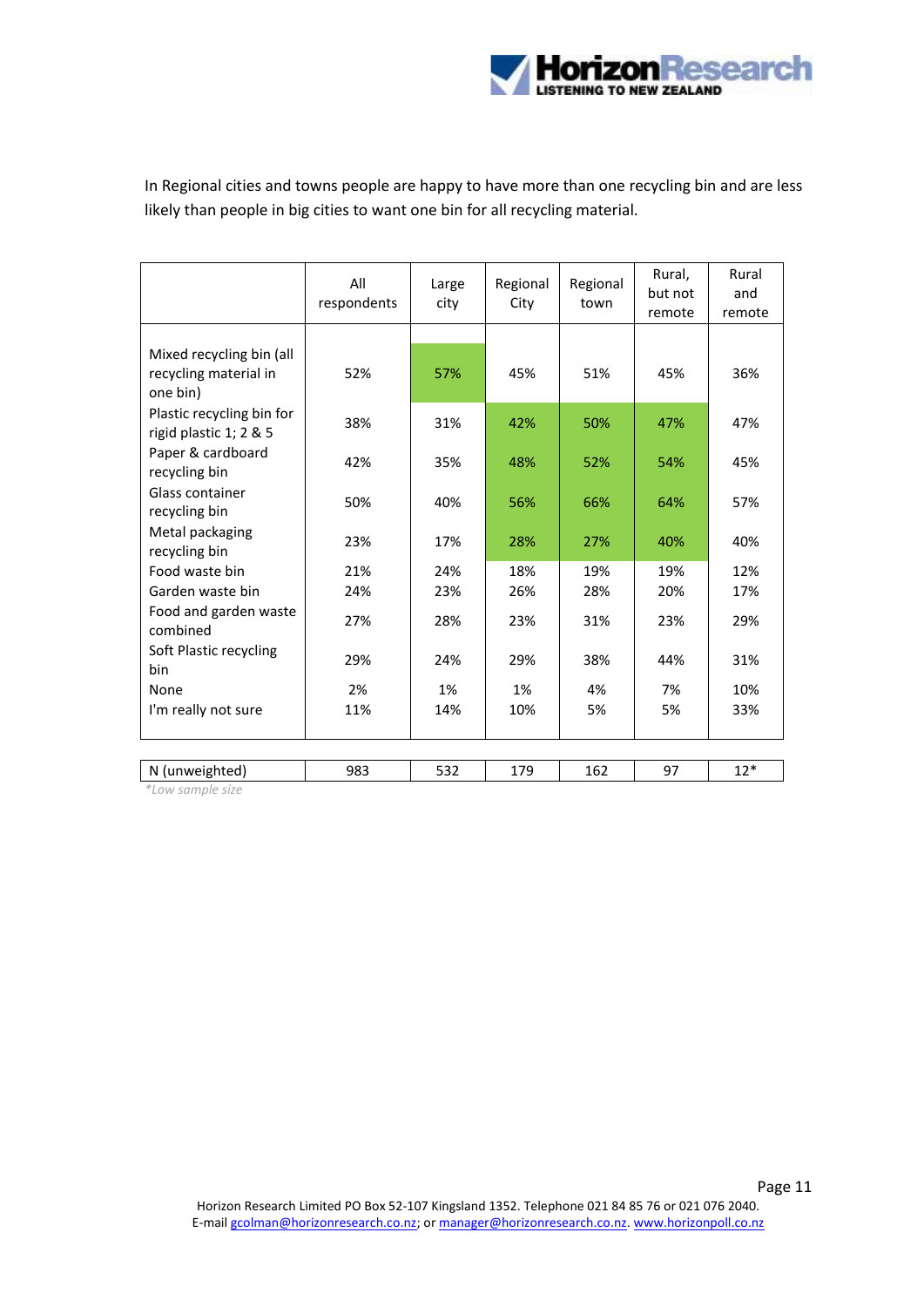

## <span id="page-11-0"></span>**5. What should be done with lids?**

There is mixed opinion about what to do with bottle/container lids. **36%** say they should be removed and put separately in the recycling bin. Whereas **29%** say they should be put back on the bottle/container and put together in the recycling bin.

There is little difference across demographic groups in opinion on what should be done with lids.



*All respondents = 973*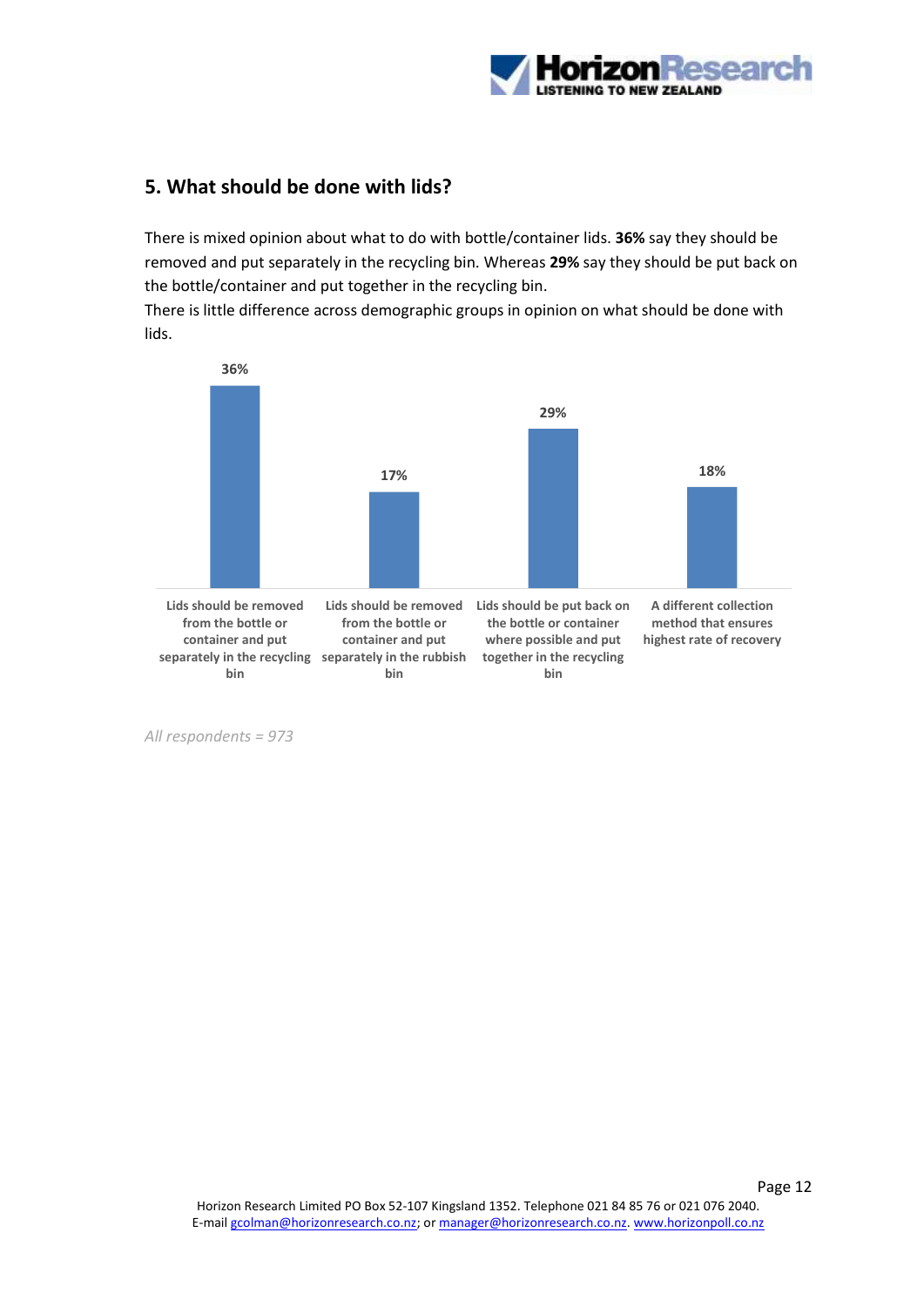

## <span id="page-12-0"></span>**6. Container Return Scheme**

**71%** of respondents say they would support the Container Return Scheme. This equates to **2,815,200** people aged 18+ years.



#### *All respondents = 977*

Support is not as high among 25-54 year olds, with almost a quarter **(24%)** of 45-54 year olds saying they "don't know" if they would support the scheme.

|                   | All         | 18-24 | 25-34 | 35-44 | 45-54 | 55-64 | 65-74 | 75     |
|-------------------|-------------|-------|-------|-------|-------|-------|-------|--------|
|                   | respondents | vears | vears | vears | vears | vears | vears | years+ |
|                   |             |       |       |       |       |       |       |        |
| Yes               | 71%         | 75%   | 66%   | 69%   | 65%   | 76%   | 77%   | 73%    |
| No                | 10%         | 9%    | 13%   | 9%    | 11%   | 7%    | 10%   | 8%     |
| I don't know      | 19%         | 16%   | 22%   | 22%   | 24%   | 17%   | 13%   | 19%    |
|                   |             |       |       |       |       |       |       |        |
|                   |             |       |       |       |       |       |       |        |
| N<br>(unweighted) | 977         | 107   | 145   | 112   | 200   | 124   | 155   | 134    |

At **78%,** support for the scheme is particularly high among couples who don't have children at home.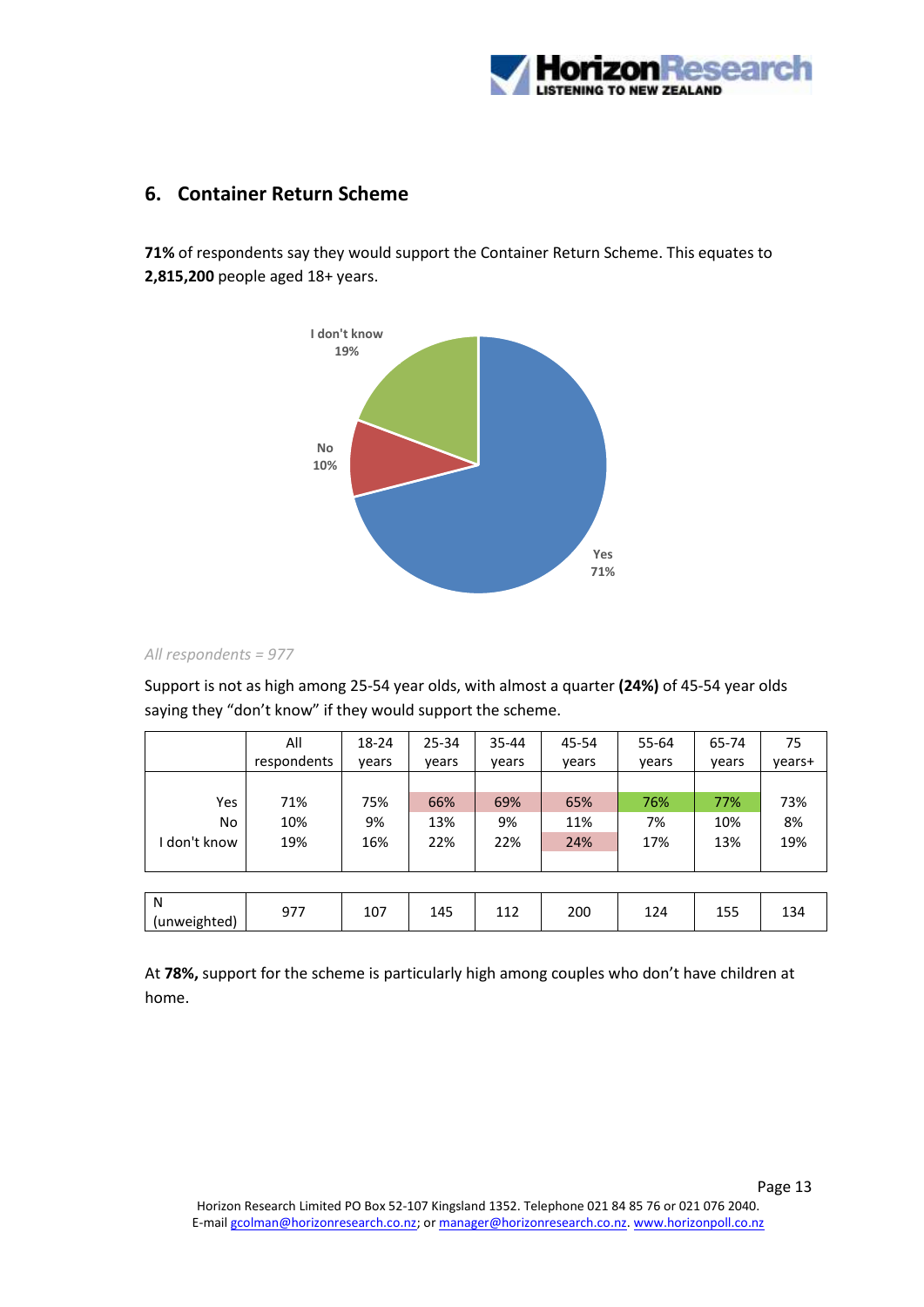

## <span id="page-13-0"></span>**7. Container Return Scheme – Supporting a cost increase**

When told that the Container Return Scheme could increase the cost to buy a 24 pack of drinks by almost \$8, **44%** of respondents said they would strongly support/support it and **36%** would strongly oppose/oppose the scheme.



#### *All respondents = 977*

Support is particularly high among 18-24 year olds, with **59%** saying they strongly support/support the scheme. At **33%,** 55-64 year olds are the least likely to support the scheme.

Couples with no children at home are also more likely to support the scheme – **52%** strongly support/support it. Larger households with 3 or more children are less likely to support the scheme – **34%** strongly support/support.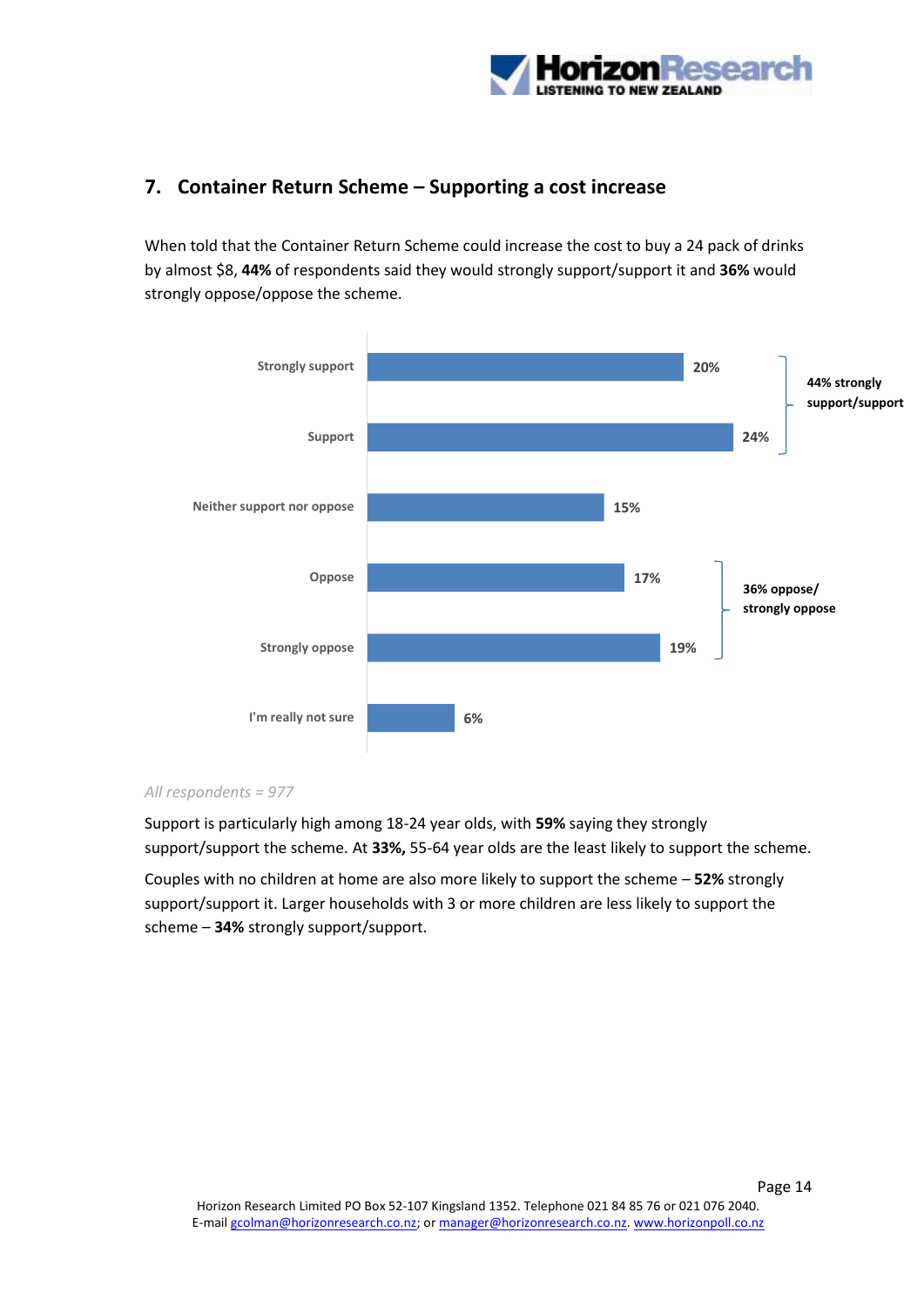

## <span id="page-14-0"></span>**8. How far will people travel to drop off beverage containers for a refund?**

**34%** of respondents say they are prepared to travel up to 10 minutes to drop off containers for a refund. With **21%** saying they would travel up to 15 minutes. **25%** are not prepared to travel.



#### *All respondents = 980*

18-24 year olds are prepared to travel the furthest

- **25%** will travel up to 10 minutes,
- **23%** up to 15 minutes
- **24%** up to 20 minutes

Older age groups are not as prepared to travel, with **30%** of 45-54 year olds saying they will not travel.

|                           | All<br>responde<br>nts | 18-24<br>years | 25-34<br>years | 35-44<br>years | 45-54<br>years | 55-64<br>years | 65-74<br>vears | 75<br>years + |
|---------------------------|------------------------|----------------|----------------|----------------|----------------|----------------|----------------|---------------|
|                           |                        |                |                |                |                |                |                |               |
| 10 mins                   | 34%                    | 25%            | 31%            | 37%            | 36%            | 35%            | 35%            | 36%           |
| 15 mins                   | 21%                    | 23%            | 23%            | 17%            | 17%            | 24%            | 24%            | 17%           |
| 20 mins                   | 12%                    | 24%            | 17%            | 15%            | 10%            | 7%             | 7%             | 10%           |
| $30 + mins$               | 8%                     | 14%            | 9%             | 14%            | 7%             | 6%             | 7%             | 7%            |
| Not prepared to<br>travel | 25%                    | 14%            | 20%            | 17%            | 30%            | 28%            | 27%            | 32%           |
|                           |                        |                |                |                |                |                |                |               |
|                           |                        |                |                |                |                |                |                |               |
| N (unweighted)            | 980                    | 107            | 147            | 111            | 201            | 124            | 155            | 135           |

Page 15

Horizon Research Limited PO Box 52-107 Kingsland 1352. Telephone 021 84 85 76 or 021 076 2040. E-mai[l gcolman@horizonresearch.co.nz;](mailto:gcolman@horizonresearch.co.nz) or [manager@horizonresearch.co.nz.](mailto:manager@horizonresearch.co.nz) [www.horizonpoll.co.nz](http://www.horizonpoll.co.nz/)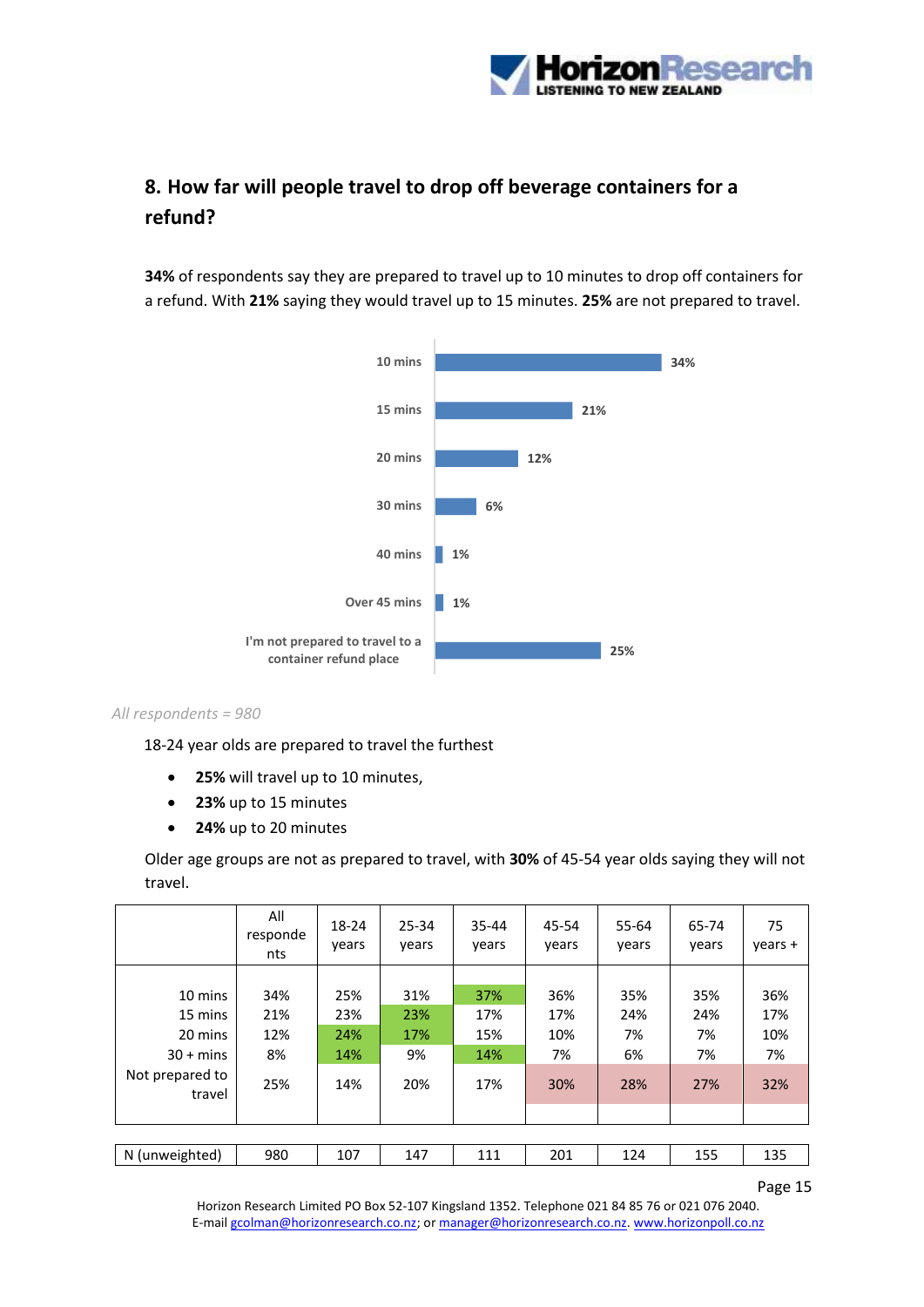

Across cities and in regional towns and cities, there is little difference in the number of people who are not prepared to travel.

All respondents Large city Regional City Regional town Rural, but not remote Rural and remote 10 mins 34% 33% 35% 40% 31% 12% 15 mins 21% 20% 24% 19% 18% 5% 20 mins 12% 14% 12% 8% 12% 19% 30 mins 6% 7% 2% 4% 15% 0% 40 mins 1% 1% 2% 1% 0% 8% Over 45 mins 1% 1% 0% 3% 2% 9% I'm not prepared to travel to a container refund place 25% 25% 25% 25% 22% 48% N (unweighted) | 980 | 530 | 179 | 161 | 97 | 12\*

**40%** if people in regional towns are prepared to travel up to 10 minutes.

<span id="page-15-0"></span>*\*Low sample size*

## **9. How long will people queue to drop off beverage containers?**

**44%** are not prepared to queue to drop off containers for a refund while **41%** will wait up to 10 minutes.



*All respondents = 977*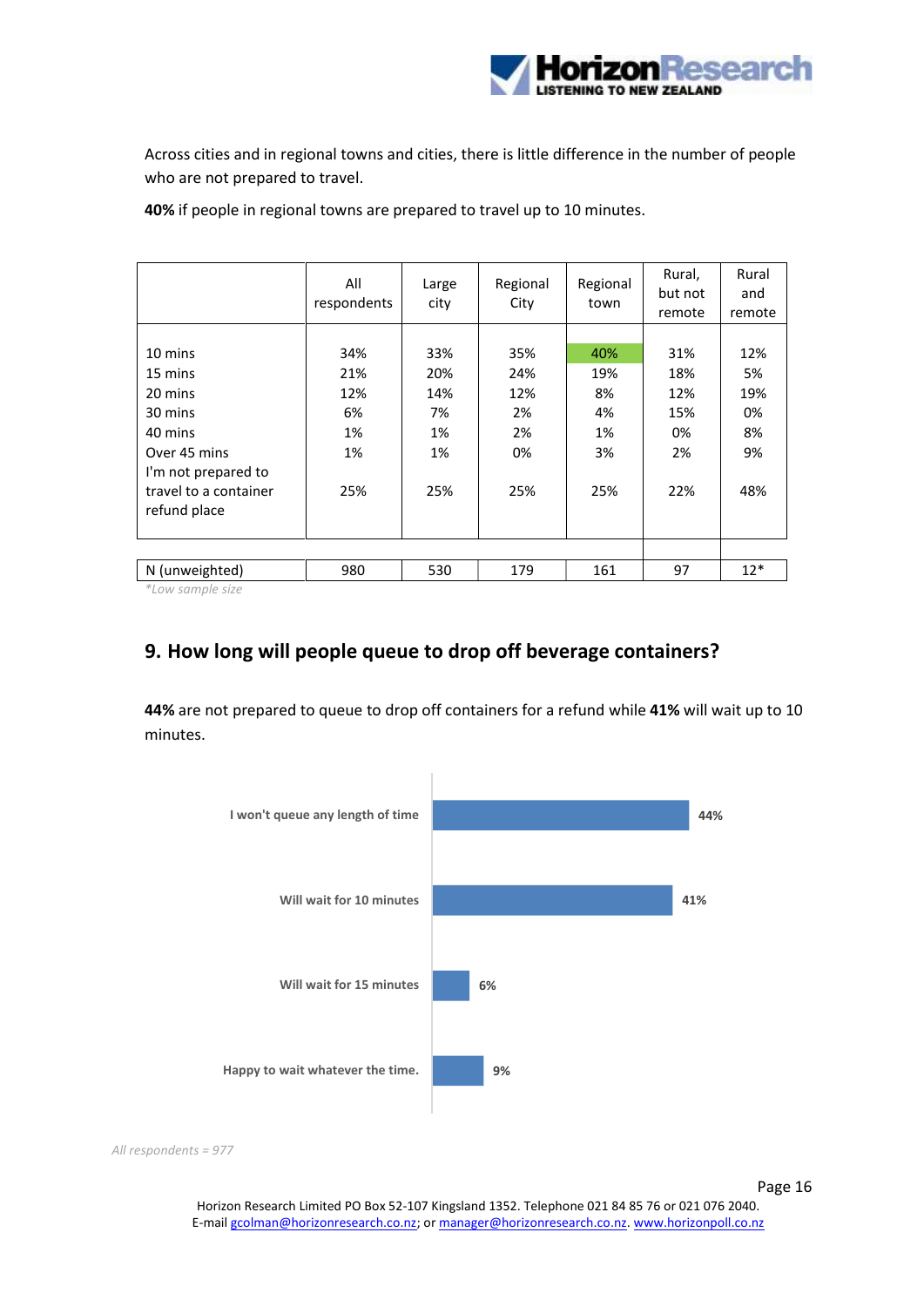

There is little difference across different demographics. Those who are less likely to queue are

- **52%** of 75+ year olds
- **51%** of families with 1-2 children.

#### <span id="page-16-0"></span>**10. How should different beverage containers be collected?**

The overall feeling is that all containers (glass, plastic and metal) should be collected in the Container Recycling Scheme. The only group that shows a different viewpoint to this are 18-24 year olds.